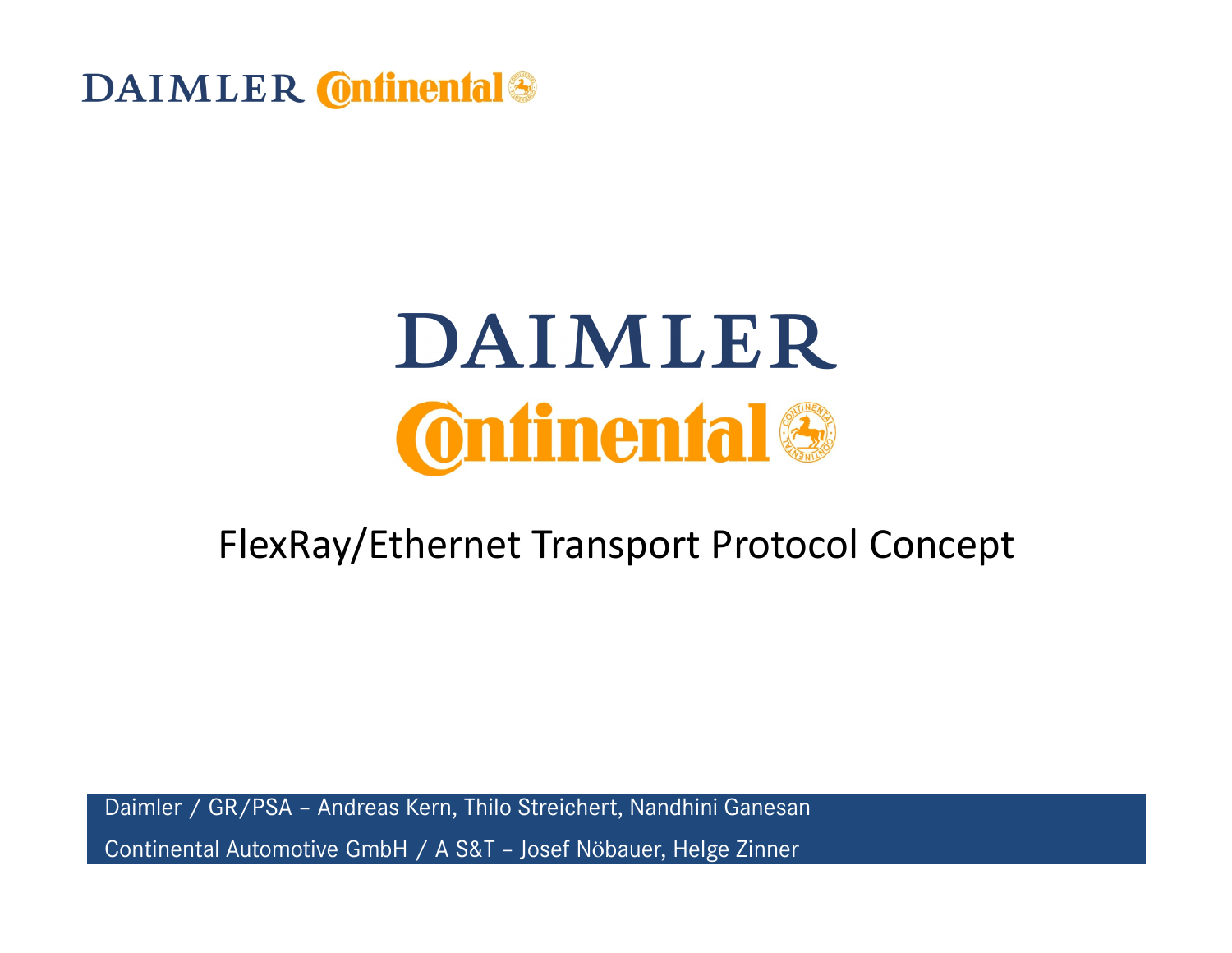#### **Overview**

Motivation

Introduction to FlexRay

Automotive IEEE 1722 Subtype Proposal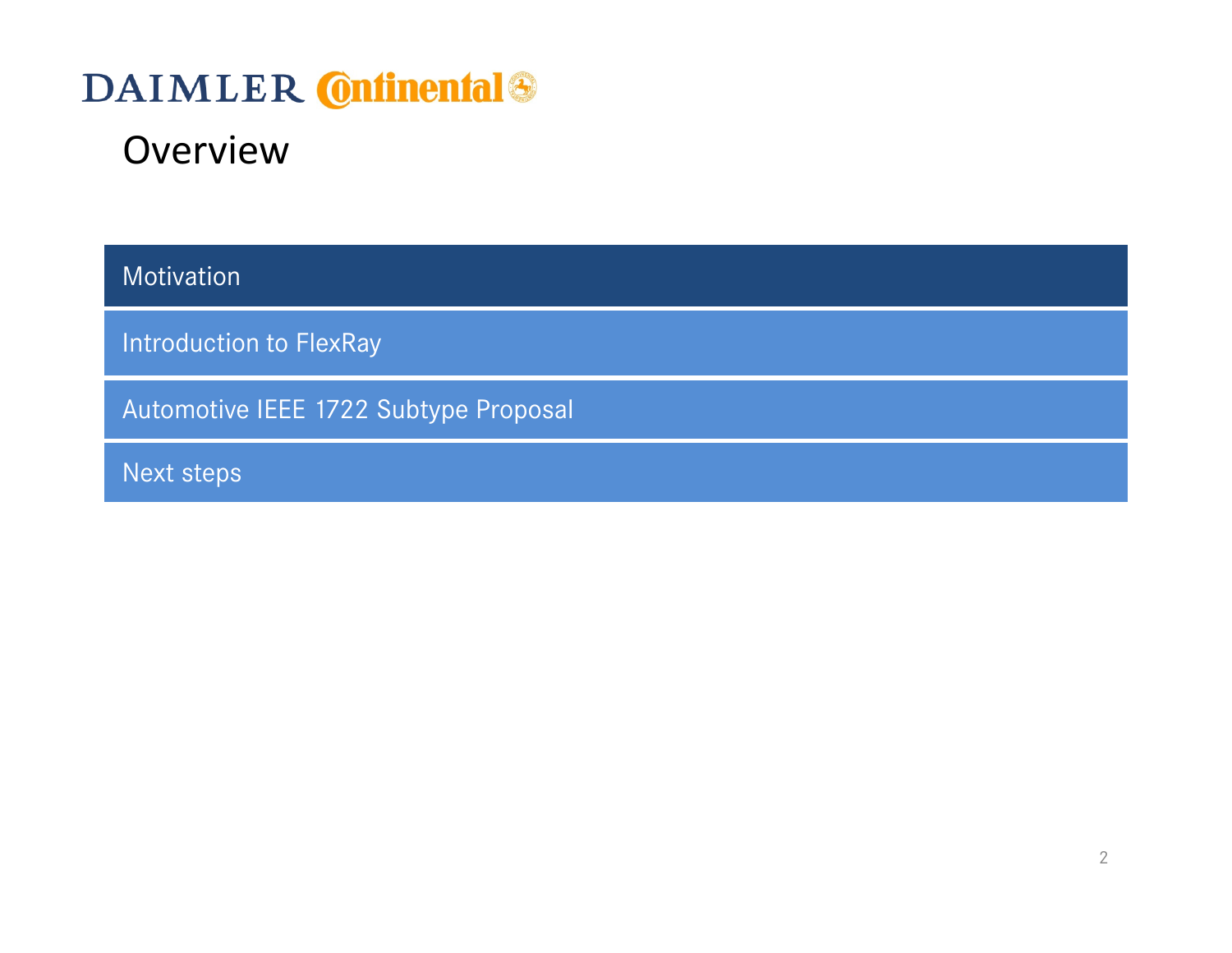## MotivationFlexRay/Ethernet Transport Protocol

- ➤ "FlexRay use cases" with bandwidth demand >> 10 Mbit/s
- $\blacktriangleright$ Ethernet AVB for transmitting real-time control data
- $\blacktriangleright$  For migration and interworking purposes: FlexRay/AVB-Gateway and investigation of different transformation strategies from FlexRay to IEEE1722 and vice versa

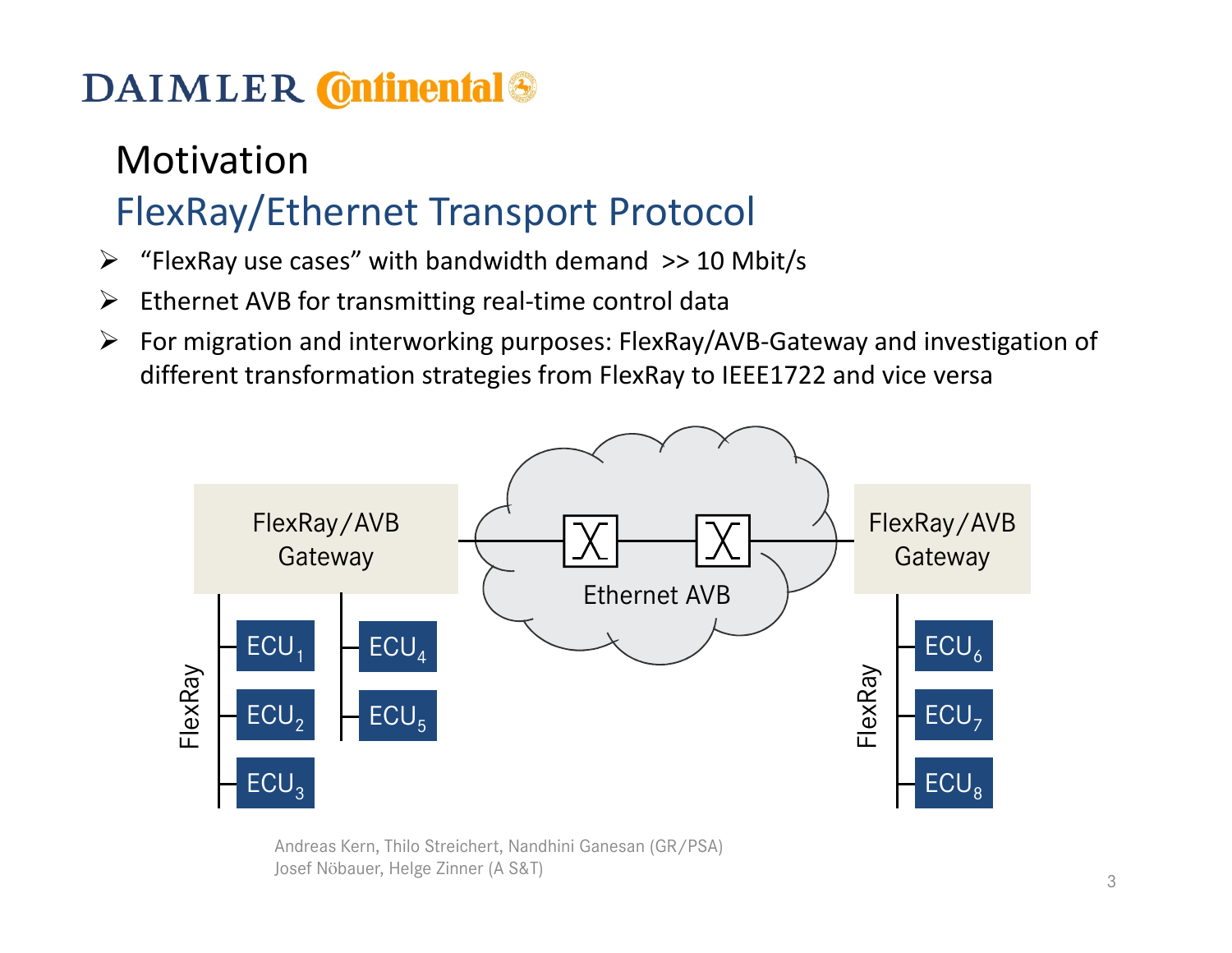#### Motivation

Typical automotive control data transport via FlexRay

- $\triangleright$  require hard real-time constraints
- > TDMA based transport (inherent time synchronization)
- > multiple FlexRay clusters within a car with data rates of 10MBit/s each
- FlexRay cycle times 10µs 16ms (5ms typically)
- $\geq 0$ -254 byte frame size
- message jitter < 2µs
- $\triangleright$  redundancy via a second transmit channel is supported
- $\triangleright$  provides real-time independent from bus load

#### FlexRay is currently not used as it has been designed

 Chance for Ethernet AVB to address use cases in chassis domain, e.g. driving assistance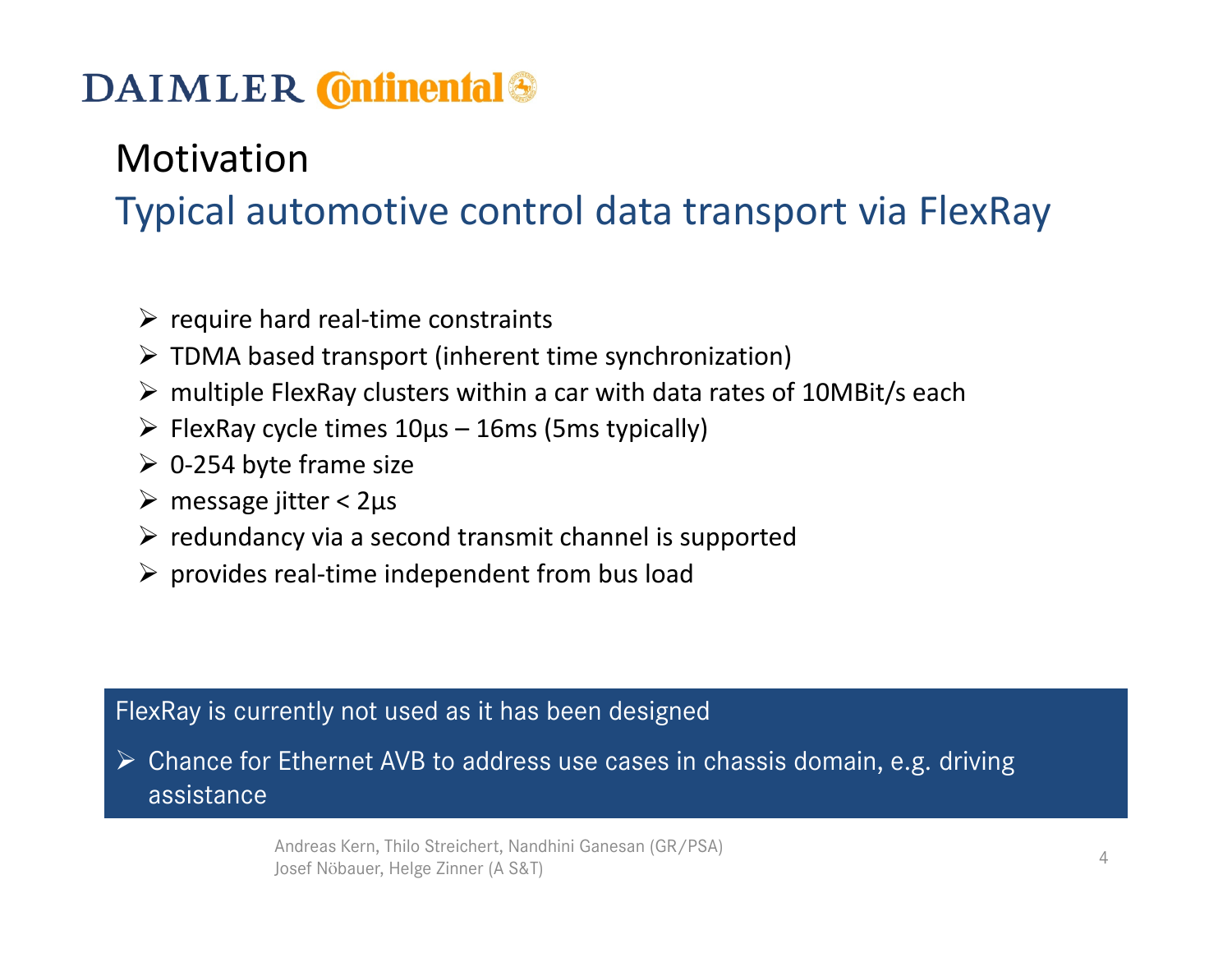#### **Overview**

Motivation

Introduction to FlexRay

Automotive IEEE 1722 Subtype Proposal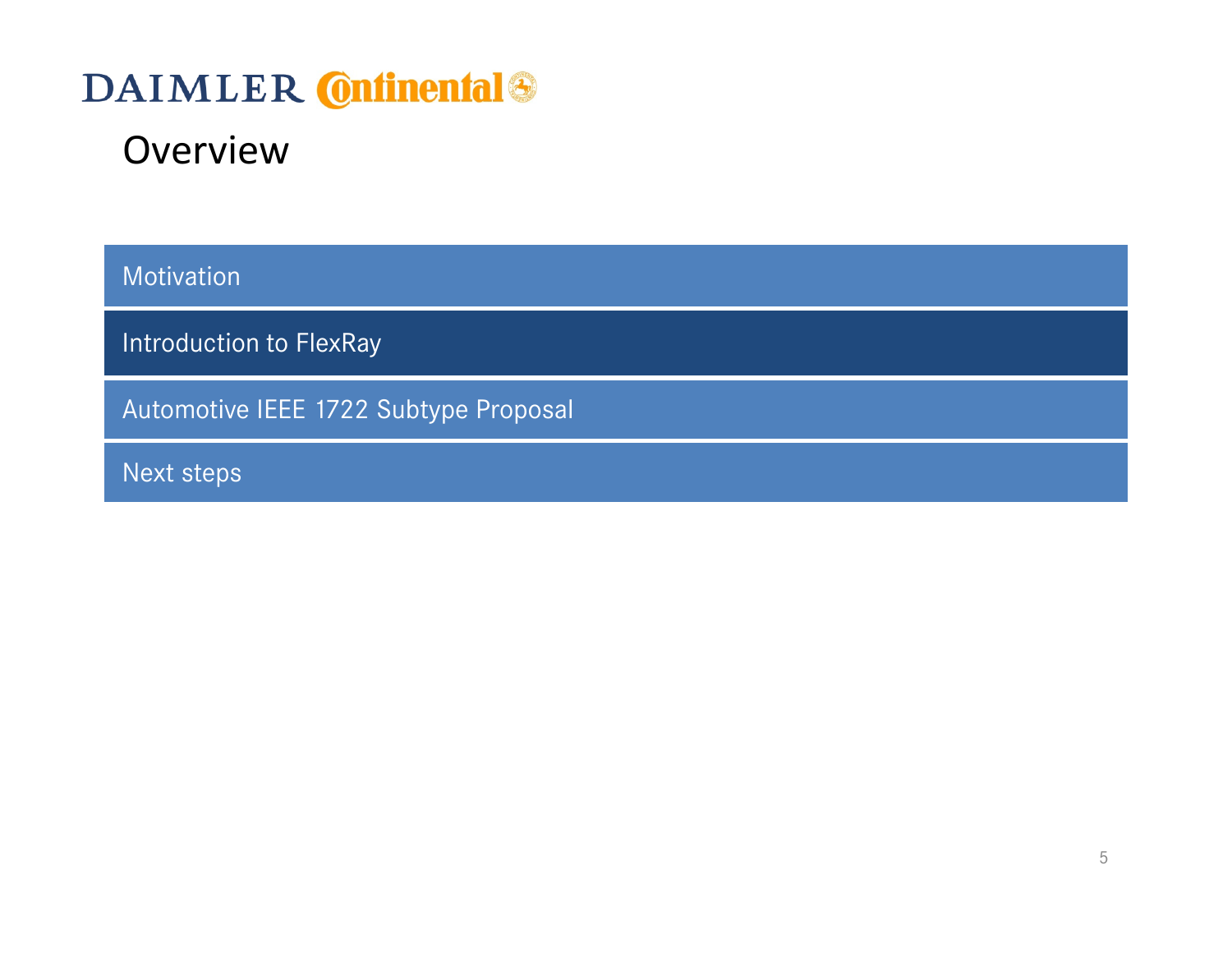## Frame FormatIntroduction to FlexRay



Source: http://www.vector-informatik.de/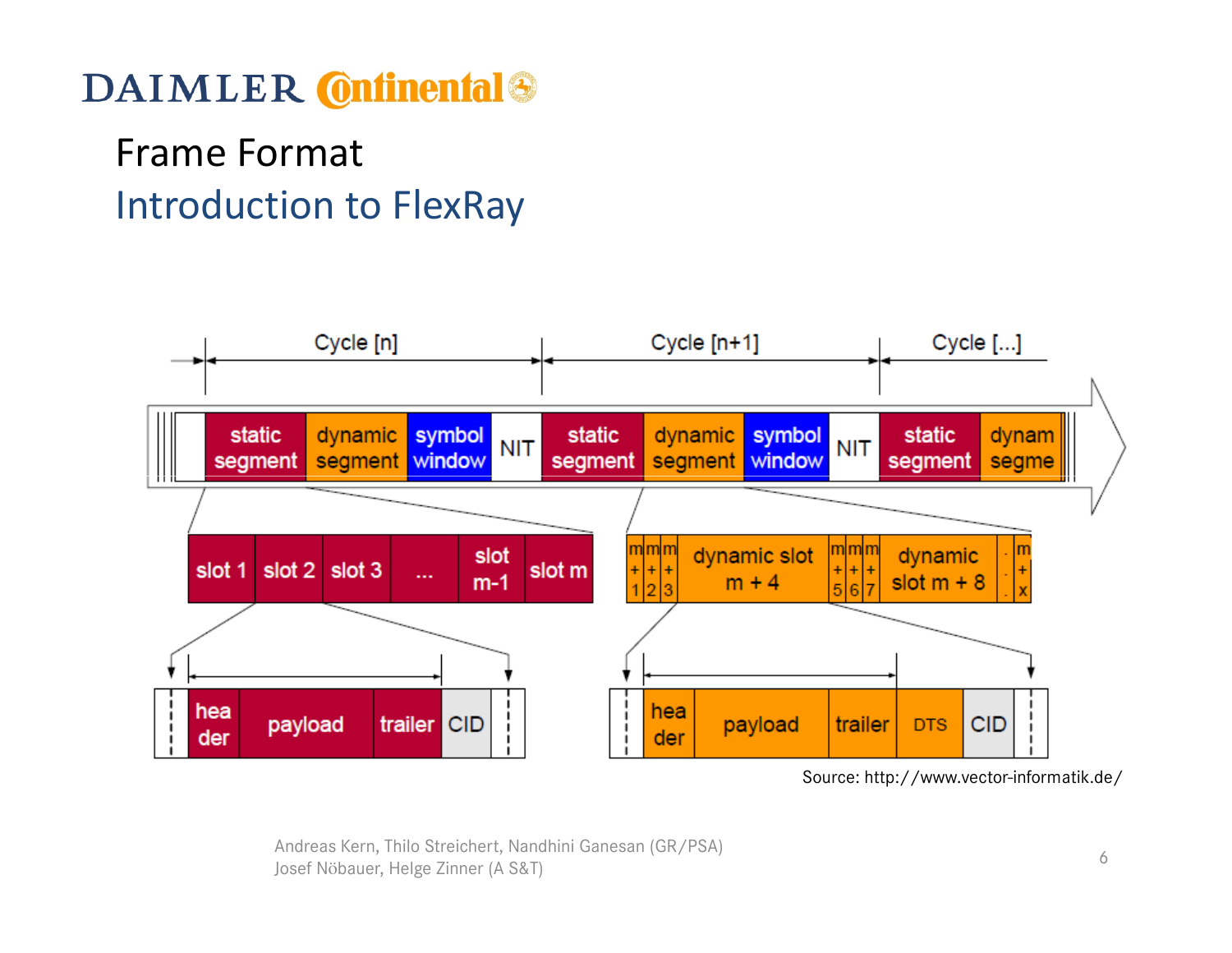## Frame FormatIntroduction to FlexRay



- $\triangleright$  **r (reserved):** Reserved for future use. (set to 0<sub>2</sub>)
- $\triangleright$  pi (payload preamble indicator): Indicates an optional vector contained within the payload\_segment. (0 not contain / 1 notain / 1 notain / 1 notain / 1 notain / 1 notain / 1 notain / 1 notain / 1 contain)
- ► ni (null frame indicator): Indicates a null frame which doesn't contain usable data in the *payload\_segment*.
- $\triangleright$  si (sync frame indicator): Indicates a sync frame.
- ► fi (startup frame indicator): Indicates a startup frame. Only cold start nodes are allowed to send startup frames.<br>.
- $\triangleright$  frame\_id: Defines the slot in which the frame should be transmitted.
- ► payload\_length: Determines the size of the payload\_segment. The size is encoded to the number of payload\_segment data bytes<br>mativided by type divided by two.
- ► header\_crc: Contains a cyclic redundancy check code over the fields si, fi, frame\_id, and payload\_length.<br>.
- ► cycle\_count: Indicates the transmitting node's view of the value of the cycle counter at the time of frame transmission.
- $\triangleright$  payload\_crc: Contains a cyclic redundancy check code over the payload\_segment field.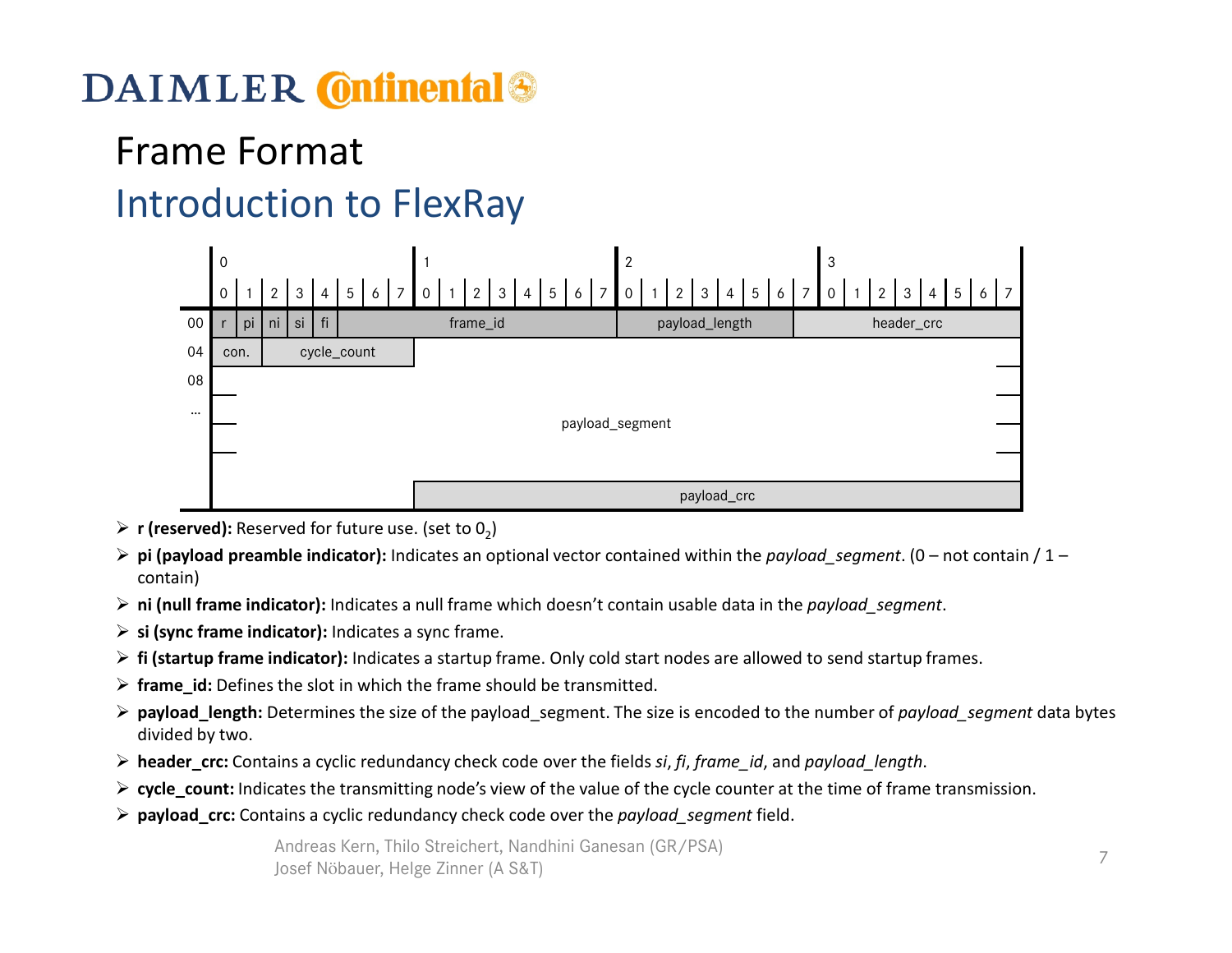#### **Overview**

Motivation

Introduction to FlexRay

Automotive IEEE 1722 Subtype Proposal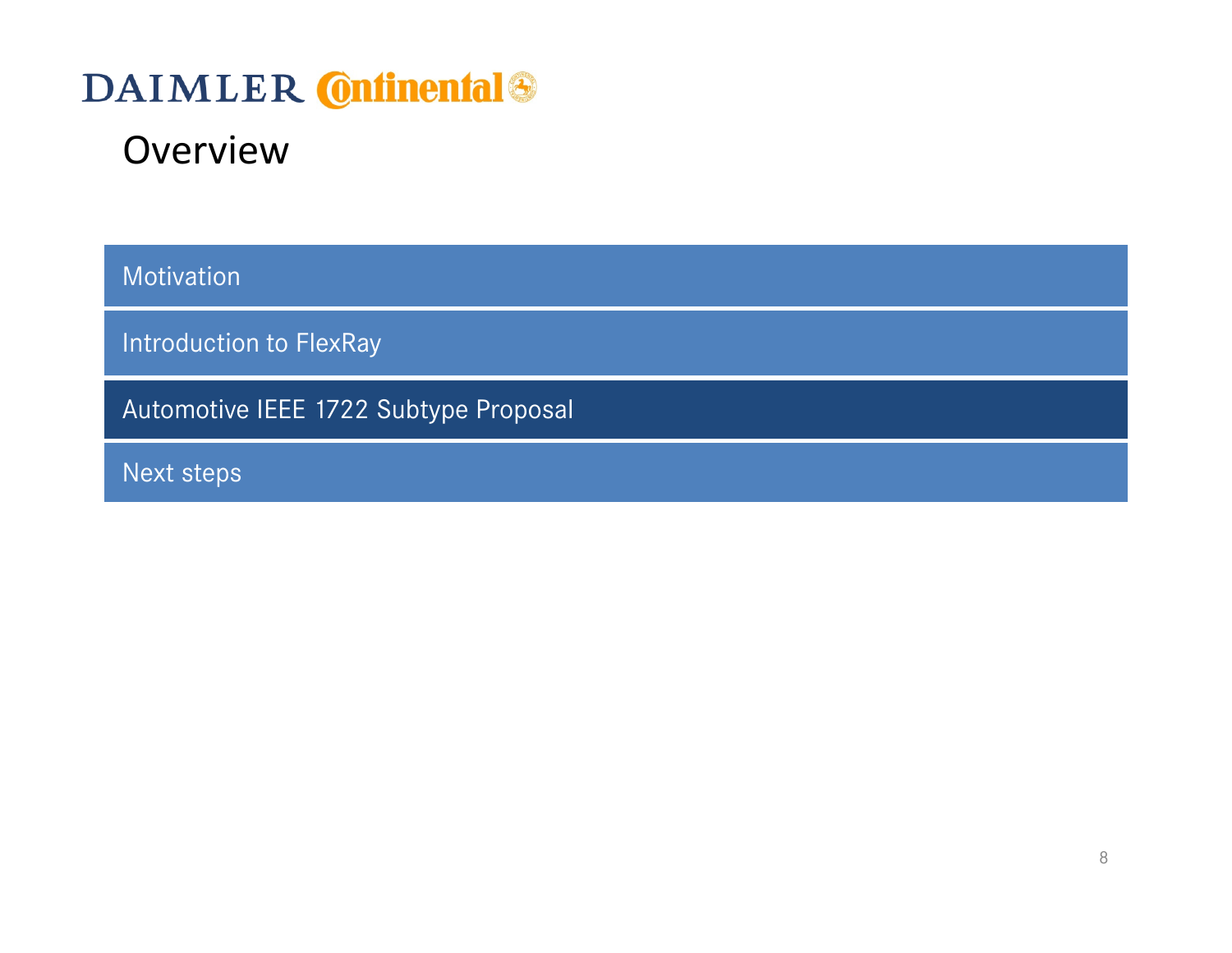## General Idea

## Automotive IEEE 1722 Subtype Proposal

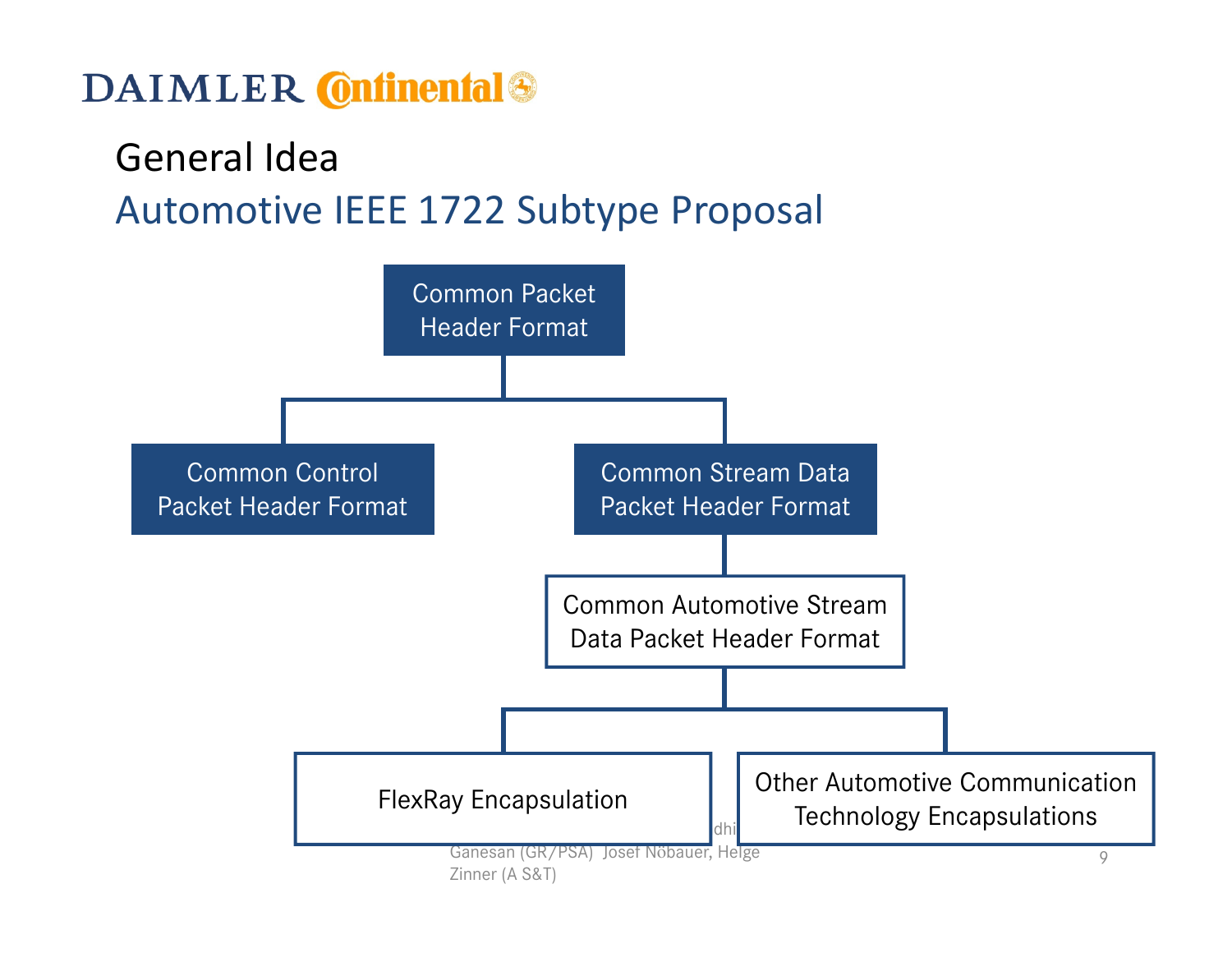#### Common Stream Data Packet Header Format



- $\triangleright$  mr (media clock restart): Indicates a change in the source of the media clock. For example, when an audio/video input is  $\triangleright$  and the media clock is supplied by the talker. Uses a taggle mechanism to neint out changed from one source to another and the media clock is supplied by the talker. Uses a toggle mechanism to point out a media clock restart.
- $\triangleright$  **r (reserved):** Reserved for future use (set to 0<sub>2</sub>)
- $\triangleright$  gv (gateway\_info valid): Indicates the validity of the *gateway\_info* field. A gateway is a device which transports streams between an Ethernat paturals of paturals like a IEEE1304 paturals (0 simplid) (1 sualid) an Ethernet network and another type of network like a IEEE1394 network. (0<sub>2</sub> – invalid / 1<sub>2</sub> – valid)
- $\triangleright$  tv (timestamp valid): Indicates the validity of the *avbtp\_timestamp* field (0<sub>2</sub> invalid / 1<sub>2</sub> valid)
- ▶ **sequence\_num:** Indicates the sequence of AVBTP packets in a stream by a talker.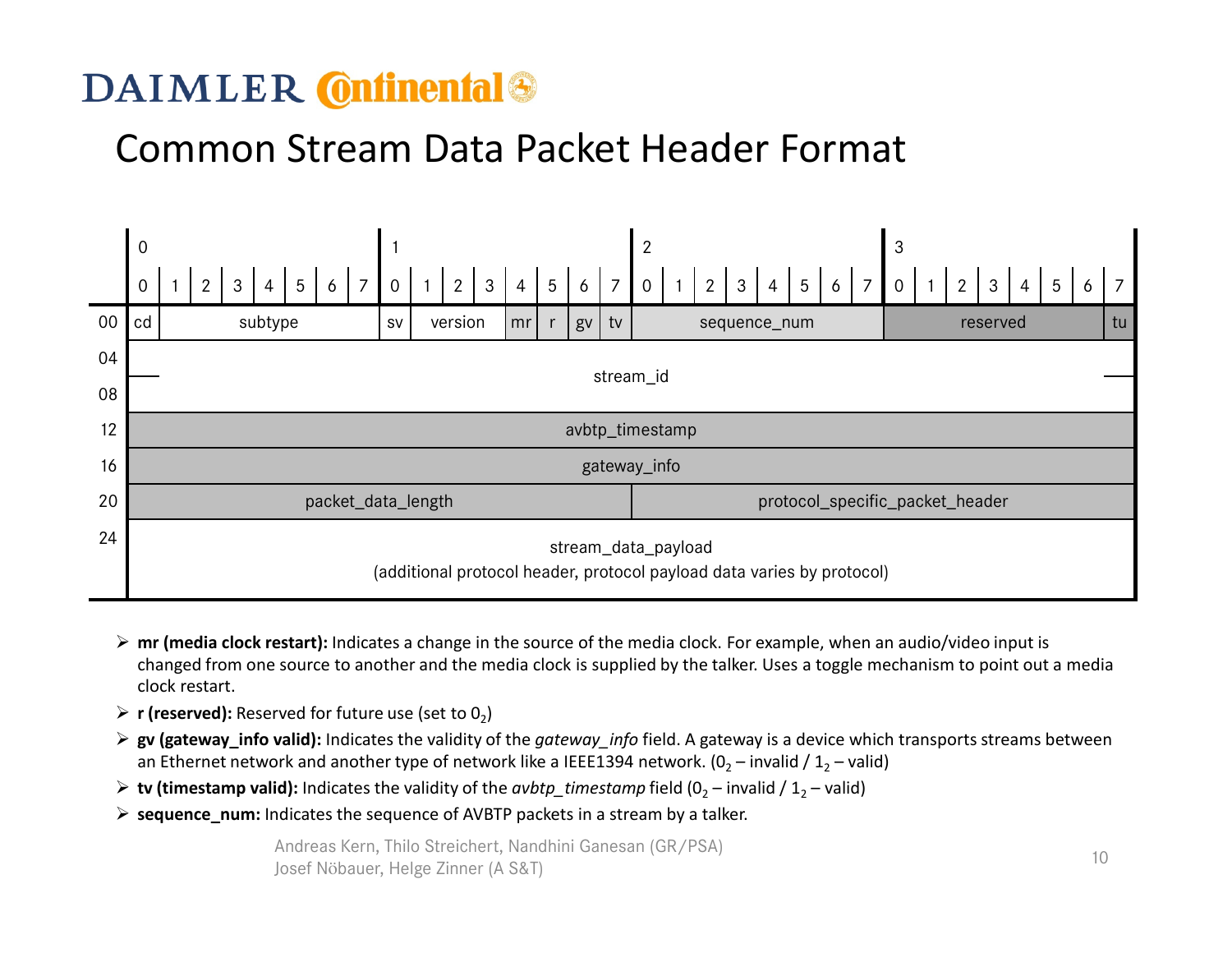## Common Automotive Subtype Header Format Automotive IEEE 1722 Subtype Proposal



- $\triangleright$  subtype: Set to the Automotive subtype with identifier ?? $_{16}$ .
- $\triangleright$  avbtp\_timestamp: The exact definition depends on the protocol\_type.
- ► protocol\_type: Specifies the protocol type of the frames contained in the stream\_data\_payload field. For example CAN or<br>FlaxBax FlexRay.
- **Ext\_length:** Determines the offset of the first frame in the payload field relative to the beginning of the stream\_data\_payload in  $\triangleright$  ext\_length: Determines the offset of the first frame in the payload field relative bytes divided by four. Enables individual protocol type-based header extensions of the common Automotive subtype header.
- ▶ number\_of\_frames: Determines the number of frames contained within the stream\_data\_payload.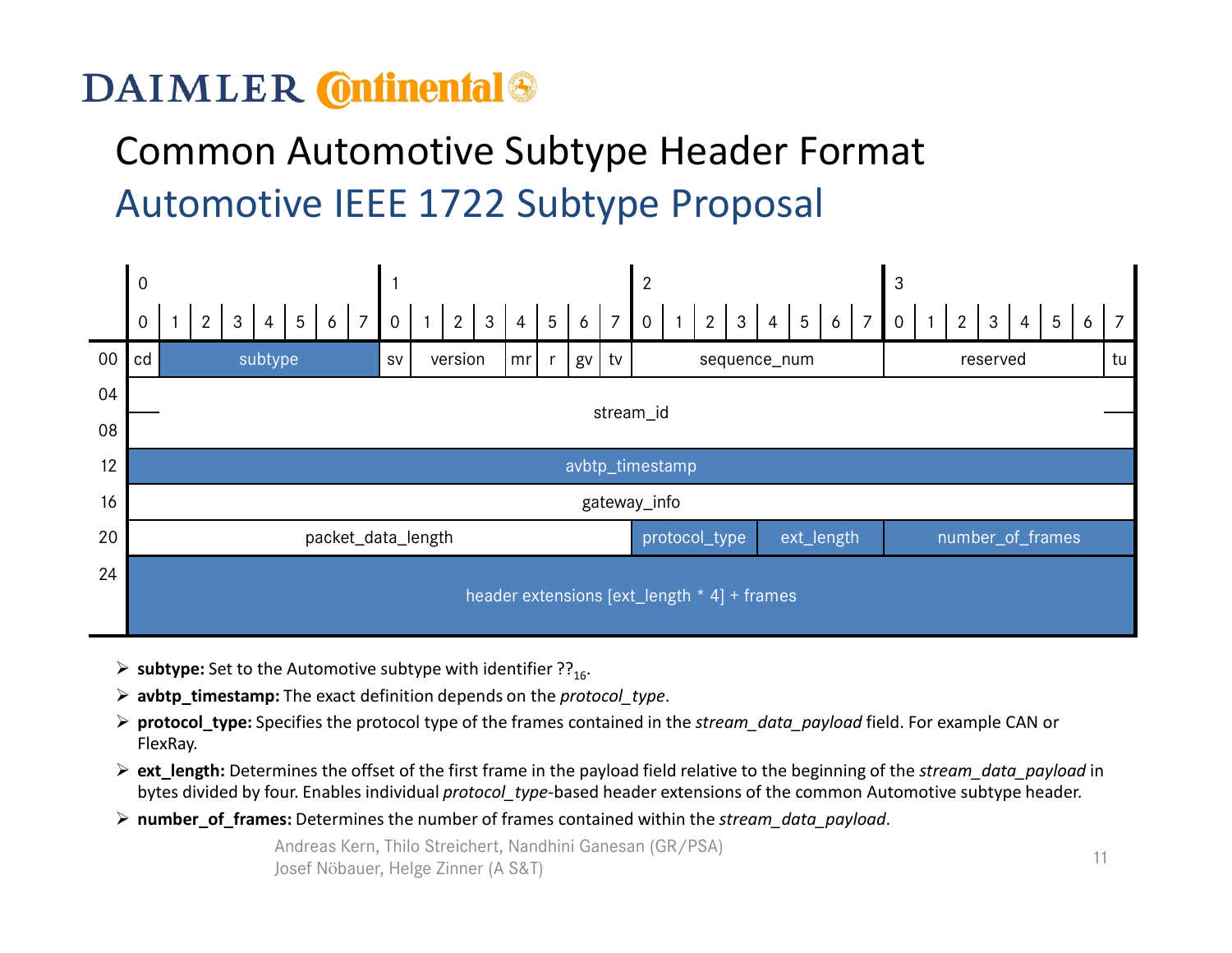## IEEE P1722A proposalTSCS IEEE 1722 Subtype Proposal

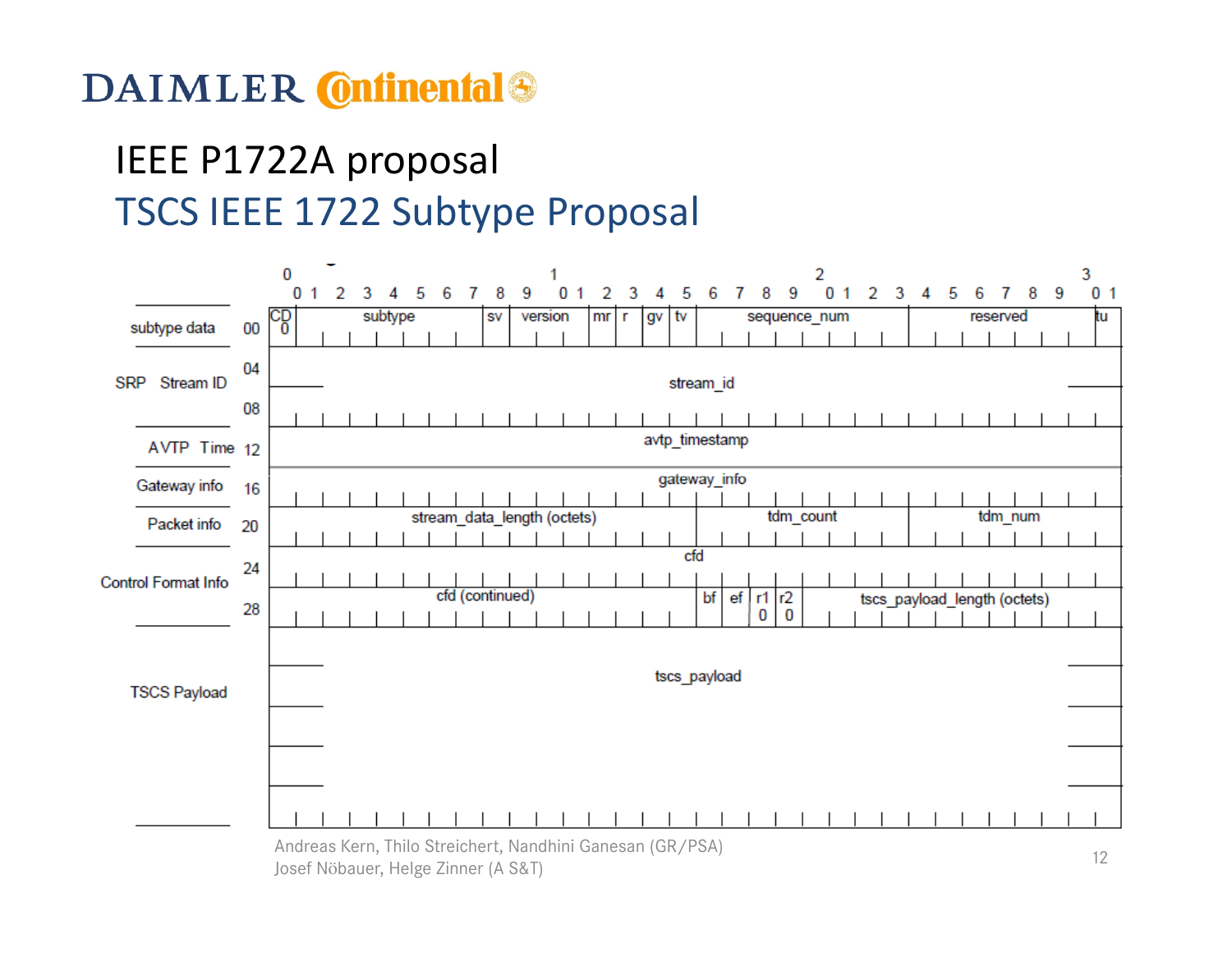#### **Overview**

Motivation

Introduction to FlexRay

Automotive IEEE 1722 Subtype Proposal